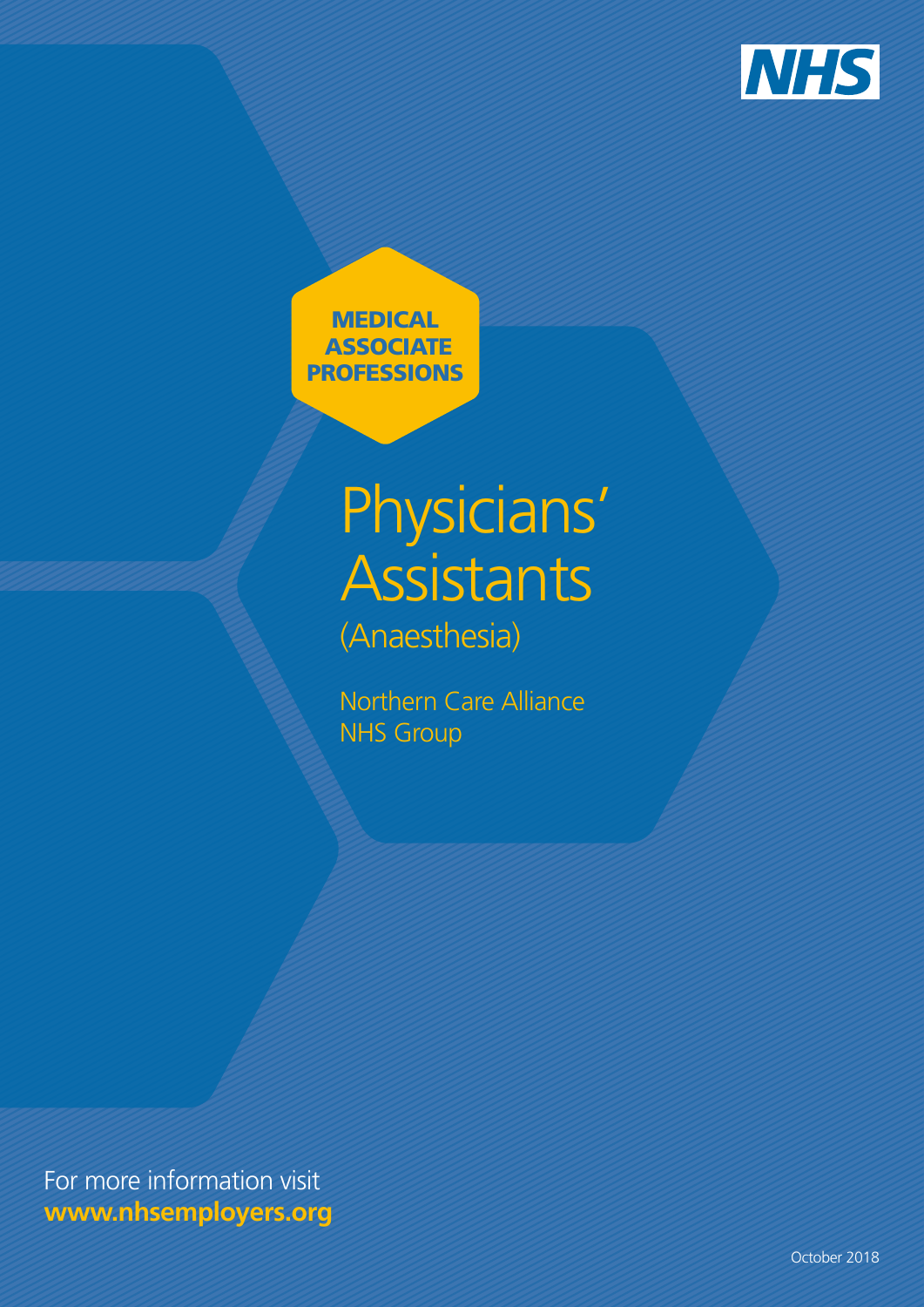## **The organisation**

The Northern Care Alliance NHS Group brings together Salford Royal Hospital NHS Foundation Trust and The Pennine Acute Hospitals NHS Trust. It comprises five local hospitals, 2,000 beds, specialist and acute services, a range of community services, and over 17,000 staff.

Salford Royal trains and educates clinicians of the future. It employs seven physicians' assistants (anaesthesia) (PA(A)).

## **Background**

In 2003, The Royal College of Anaesthetists developed the New Ways of Working in Anaesthesia (NWWA) programme to address the impending shortage of trained specialist anaesthetists.

The aim was to create a non-medical role to increase the flexibility of anaesthetic services and build capacity in anaesthesia teams. It was not about cost cutting, or to simply address staff shortages, it was developed to ensure that patients received appropriate care from the most appropriate member of the multidisciplinary team.

At the same time, employers were being encouraged to consider new ways of working to improve patient experience and it was felt that the role of PA(A) would support the effective expansion of clinical services.

# **What the trust did**

The trust submitted a business case to the strategic health authority to fund the costs of training PA(A)s on the postgraduate diploma in anaesthetic practice with the University of Birmingham. The approval of funding meant the trust became one of the first pilot sites to receive two PA(A)s with places on the course.

The PA(A)s attended the University of Birmingham for a total of three days a year. This involved an initial induction day, followed by exams and the mock objective structured clinical examination (OSCE). The final OSCE examination took place, and continues to take place, at the Royal College of Anaesthetists in London.

The trust provided support to the PA(A)s in terms of funding, annual leave, and time to attend conferences, lectures and regional teaching hosted by the Association of Anaesthetists and the Royal College of Anaesthetists, to aid their continuous professional development.

Following successful integration of the new roles into the team, the trust undertook audits to measure the value that PA(A)s were adding to the efficiencies of the department.

## **Challenges**

The PA(A)s were allocated to the anaesthetic department's medical staffing rota. Initially anaesthetists in training believed that this would reduce their ability to access both clinical and educational opportunities.

However, it quickly became clear that the PA(A) role helped to support and facilitate training: they inputted into trauma meetings, developed operating lists and plans, reviewed patients and obtained consent, and prepared the operating theatre and any drugs required.